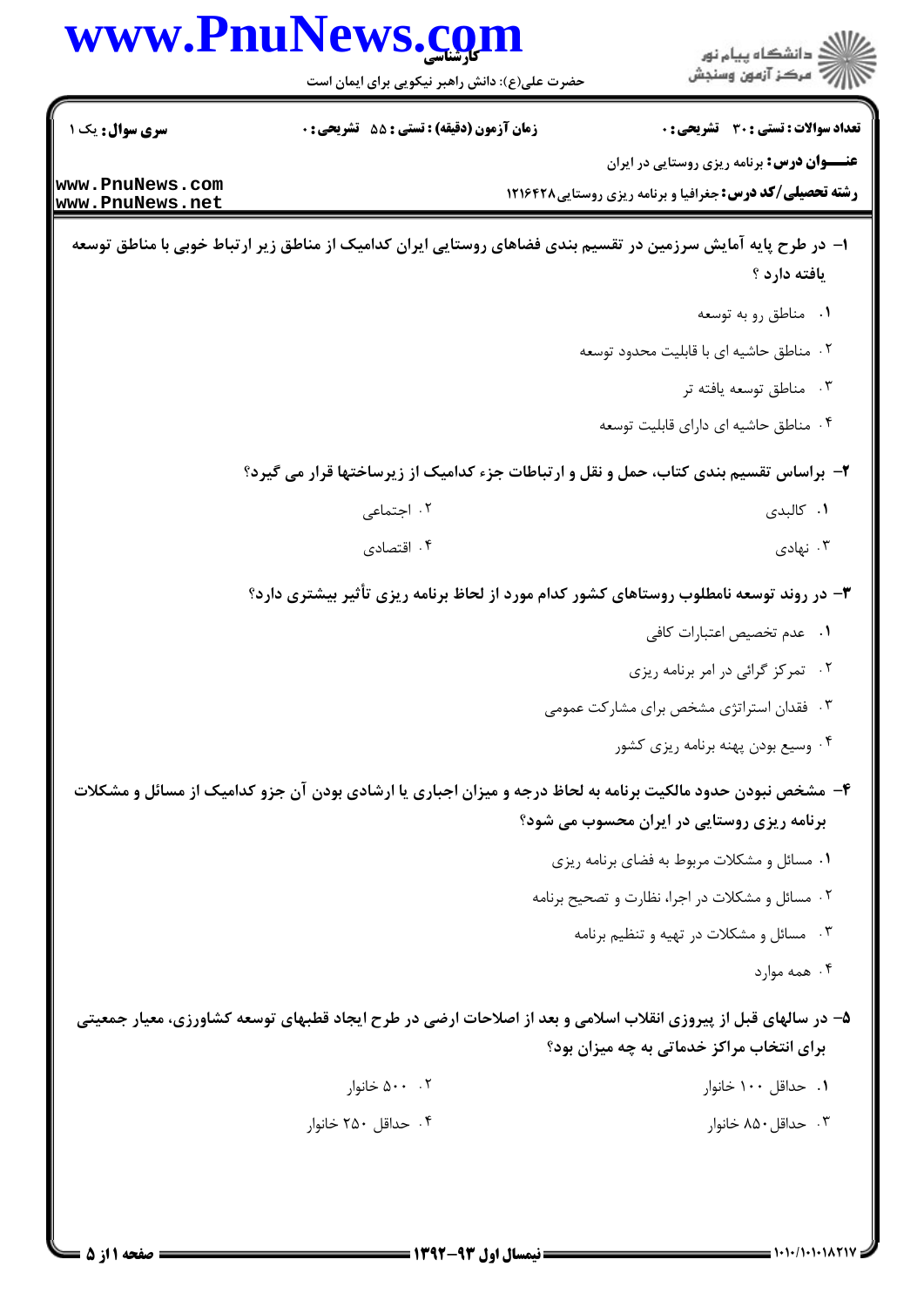|                                    | حضرت علی(ع): دانش راهبر نیکویی برای ایمان است                                                                      |                                                                                    | ڪ دانشڪاه پيام نور<br>7- مرڪز آزمون وسنڊش         |
|------------------------------------|--------------------------------------------------------------------------------------------------------------------|------------------------------------------------------------------------------------|---------------------------------------------------|
| سری سوال: ۱ یک                     | <b>زمان آزمون (دقیقه) : تستی : 55 تشریحی : 0</b>                                                                   |                                                                                    | تعداد سوالات : تستي : 30 - تشريحي : 0             |
| www.PnuNews.com<br>www.PnuNews.net |                                                                                                                    | <b>رشته تحصیلی/کد درس:</b> جغرافیا و برنامه ریزی روستایی1۲۱۶۴۲۸                    | <b>عنـــوان درس:</b> برنامه ریزی روستایی در ایران |
|                                    |                                                                                                                    | ۶- نخستین گام در برنامه ریزی عمرانی کشور در چه سالی و با تشکیل چه نهادی آغاز شد؟   |                                                   |
|                                    | ۰۲ ۱۳۲۶ سازمان تعاون                                                                                               |                                                                                    | ۰۱ ۱۳۲۴ سازمان بودجه                              |
|                                    | ۰۴ ۱۳۳۲هیأت عالی برنامه ریزی                                                                                       |                                                                                    | ۰۳ ۱۳۱۶ مجمع شورای اقتصادی                        |
|                                    |                                                                                                                    | ۷– کدامیک از برنامه های عمرانی کشور قبل از انقلاب اسلامی با اصلاحات ارضی همراه شد؟ |                                                   |
|                                    | ۰۲ برنامه دوم                                                                                                      |                                                                                    | ٠١. برنامه اول                                    |
|                                    | ۰۴ برنامه پنجم                                                                                                     |                                                                                    | ۰۳ برنامه سوم                                     |
|                                    | ۸– افزایش مهاجرت از روستاها و شکاف عمیق بین شهر و روستا از کدام برنامه عمرانی قبل از انقلاب اسلامی آغاز و به سرعت  |                                                                                    | افزايش يافت؟                                      |
|                                    | ۰۲ برنامه سوم                                                                                                      |                                                                                    | ٠١. برنامه دوم                                    |
|                                    | ۰۴ برنامه پنجم                                                                                                     |                                                                                    | ۰۳ برنامه چهارم                                   |
|                                    | ۹– اولین اقدام جمهوری اسلامی ایران برای محرومیت زدائی از جامعه روستائی کدام مورد بود؟                              |                                                                                    |                                                   |
|                                    |                                                                                                                    |                                                                                    | ۰۱ تشکیل شرکتهای تعاونی روستائی                   |
|                                    |                                                                                                                    |                                                                                    | ٠٢ تأسيس بنياد مسكن انقلاب اسلامي                 |
|                                    |                                                                                                                    |                                                                                    | ۰۳ تشکیل شرکتهای سهامی زراعی                      |
|                                    |                                                                                                                    | ۰۴ تأسیس هیأتهای هفت نفره واگذاری و احیای اراضی                                    |                                                   |
|                                    | ۱۰− بعد ازپیروزی انقلاب اسلامی در سال ۱۳۵۷ کدامیک از گزینه های زیر به علت اهمیت استراتژیک آن در تأمین استقلال      |                                                                                    |                                                   |
|                                    |                                                                                                                    | اقتصادی کشور در سرلوحه برنامه دولت قرار گرفت؟                                      |                                                   |
|                                    | ۰۲ کشاورزی – دهقانی                                                                                                |                                                                                    | ۰۱ معیشتی – تولیدی                                |
|                                    | ۰۴ تجاری - کشاورزی                                                                                                 |                                                                                    | ۰۳ صنعتی – تجاری                                  |
|                                    | 11- اولین برنامه پنج ساله توسعه اقتصادی، اجتماعی و فرهنگی جمهوری اسلامی ایران از چه سالی به مورد اجرا ء گذاشته شد؟ |                                                                                    |                                                   |
| 1799.9                             | 1791.7                                                                                                             | 1799.7                                                                             | 1757.1                                            |
|                                    |                                                                                                                    |                                                                                    |                                                   |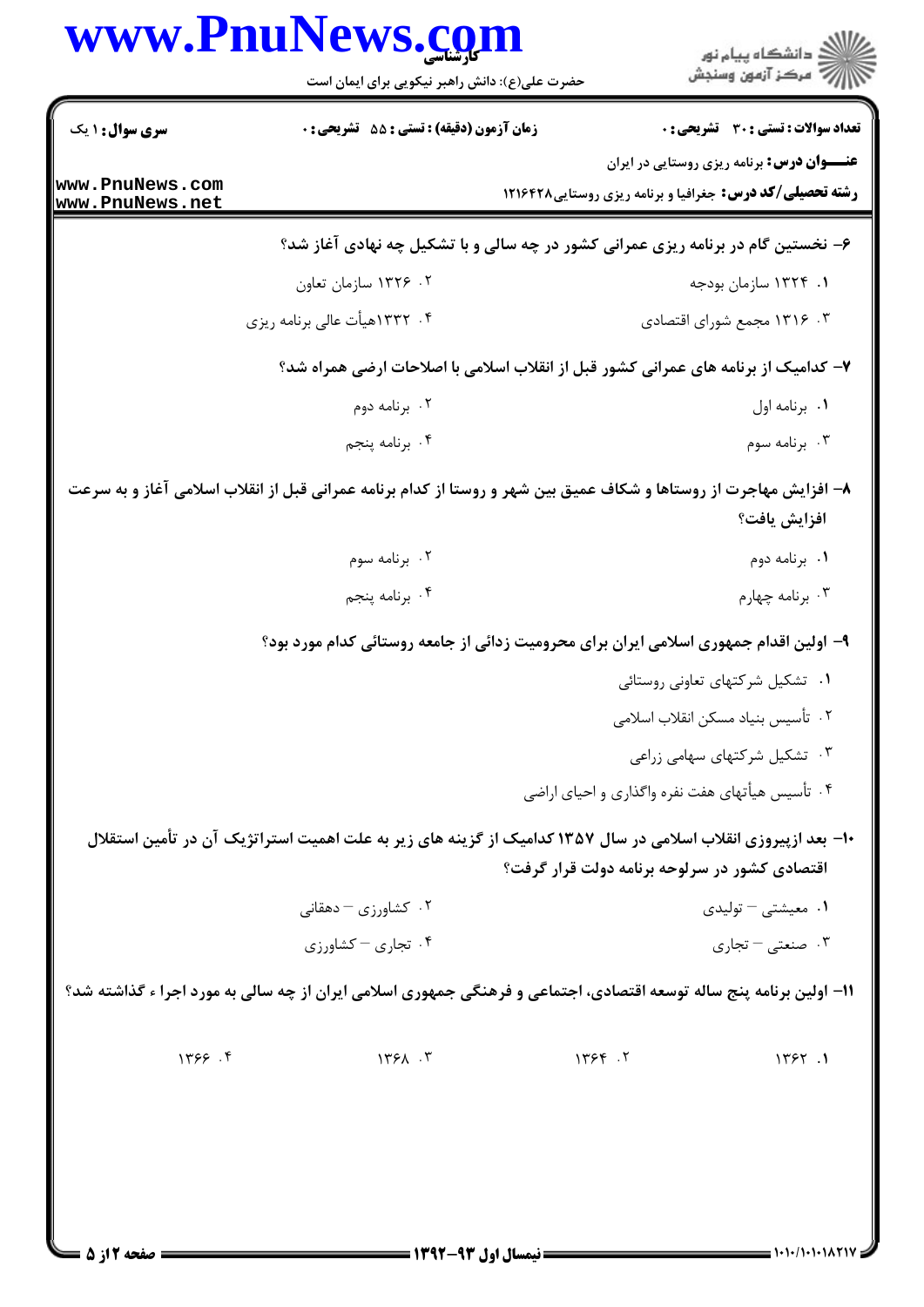| <b>سری سوال :</b> ۱ یک<br>www.PnuNews.com<br>www.PnuNews.net | حضرت علی(ع): دانش راهبر نیکویی برای ایمان است<br><b>زمان آزمون (دقیقه) : تستی : 55 تشریحی : 0</b> | ر<br>دانشڪاه پيام نور)<br>ا∛ مرڪز آزمون وسنڊش<br><b>تعداد سوالات : تستی : 30 ٪ تشریحی : 0</b><br><b>عنـــوان درس:</b> برنامه ریزی روستایی در ایران<br><b>رشته تحصیلی/کد درس:</b> جغرافیا و برنامه ریزی روستایی ۱۲۱۶۴۲۸ |
|--------------------------------------------------------------|---------------------------------------------------------------------------------------------------|------------------------------------------------------------------------------------------------------------------------------------------------------------------------------------------------------------------------|
|                                                              |                                                                                                   |                                                                                                                                                                                                                        |
|                                                              |                                                                                                   |                                                                                                                                                                                                                        |
|                                                              |                                                                                                   |                                                                                                                                                                                                                        |
|                                                              |                                                                                                   | ۱۲- مثبت ترین وجوه برنامه اول توسعه اقتصادی، اجتماعی و فرهنگی جمهوری اسلامی ایران کدام مورد است؟                                                                                                                       |
|                                                              |                                                                                                   | ۰۱ توجه به بخش صنعت و ایجاد تعادل میان واردات و صادرات                                                                                                                                                                 |
|                                                              |                                                                                                   | ۰۲ توجه به بخش کشاورزی و تبدیل بخش کشاورزی سنتی به کشاورزی نوین و سود آور                                                                                                                                              |
|                                                              |                                                                                                   | ۰۳ توجه به بخش صنعت و ایجاد تعادل از طریق واردات در دوران بلند مدت                                                                                                                                                     |
|                                                              |                                                                                                   | ۰۴ توجه به بخش کشاورزی و تقویت ثبات اقتصادی و ایجاد اشتغال                                                                                                                                                             |
|                                                              |                                                                                                   | ۱۳- شاخص نهائی برای تمیز و تشخیص امور عمومی و خدمات عمومی چیست؟                                                                                                                                                        |
|                                                              | ۰۲ گسترده بودن                                                                                    | ٠١. انجام آن توسط دولت                                                                                                                                                                                                 |
|                                                              | ۰۴ مقیاس خدمت ارائه شده                                                                           | ۰۳ اقتصادی بودن                                                                                                                                                                                                        |
|                                                              |                                                                                                   | ۱۴– از میان خدمات زیر کدامیک از نظر معیار رفاه اجتماعی جزو خدمات بحرانی به حساب می آیند؟                                                                                                                               |
|                                                              |                                                                                                   | ۰۱ خدمات پستی و آموزشی                                                                                                                                                                                                 |
|                                                              |                                                                                                   | ۰۲ مراقبتهای بهداشتی و طرحهای آب رسانی                                                                                                                                                                                 |
|                                                              |                                                                                                   | ۰۳ آموزش و پرورش $-$ مراقبتهای بهداشتی                                                                                                                                                                                 |
|                                                              |                                                                                                   | ۰۴ مسکن – مراقبتهای بهداشتی                                                                                                                                                                                            |
|                                                              |                                                                                                   | ۱۵− باتوجه به ضوابط ارائه شده توسط سازمان اسکاپ (ESCAP ) در خصوص سیستم سلسله مراتبی از شبکه راهها کدام مورد                                                                                                            |
|                                                              |                                                                                                   | جزو ضوابط این سازمان نمی باشد؟                                                                                                                                                                                         |
|                                                              | ۰۲ عرض و سرعت طرح                                                                                 | ۰۱ وضعیت اقلیمی                                                                                                                                                                                                        |
|                                                              | ۰۴ نوع پوشش راه                                                                                   | ۰۳ اوضاع فرهنگی و اجتماعی                                                                                                                                                                                              |
|                                                              |                                                                                                   | ۱۶– ازمیان روشهای تعیین مراکزخدمات روستائی کدامیک ازگزینه ها جزو روشهای مکان مرکزی محسوب می شود؟                                                                                                                       |
|                                                              | ۰۲ تئوری ترسیمی                                                                                   | ٠١ آناليز جريانها                                                                                                                                                                                                      |
|                                                              | ۰۴ روش آماری نزدیکترین مجاورت                                                                     | ۰۳ مدل پتانسیلی مکان یاب                                                                                                                                                                                               |
|                                                              |                                                                                                   | ۱۷– دریافت نمرات مثبت نسبت به تعداد خدمات ارائه شده در کدام یک از روشهای تعیین مراکز خدمات روستائی مطرح است؟                                                                                                           |
|                                                              | ۰۲ روش گاتمن                                                                                      | ۰۱ روش کارکردی                                                                                                                                                                                                         |
|                                                              | ۰۴ مدل ویژگی                                                                                      | ۰۳ روش ارزش مرکزیت                                                                                                                                                                                                     |

 $= 1.11/1.1.1$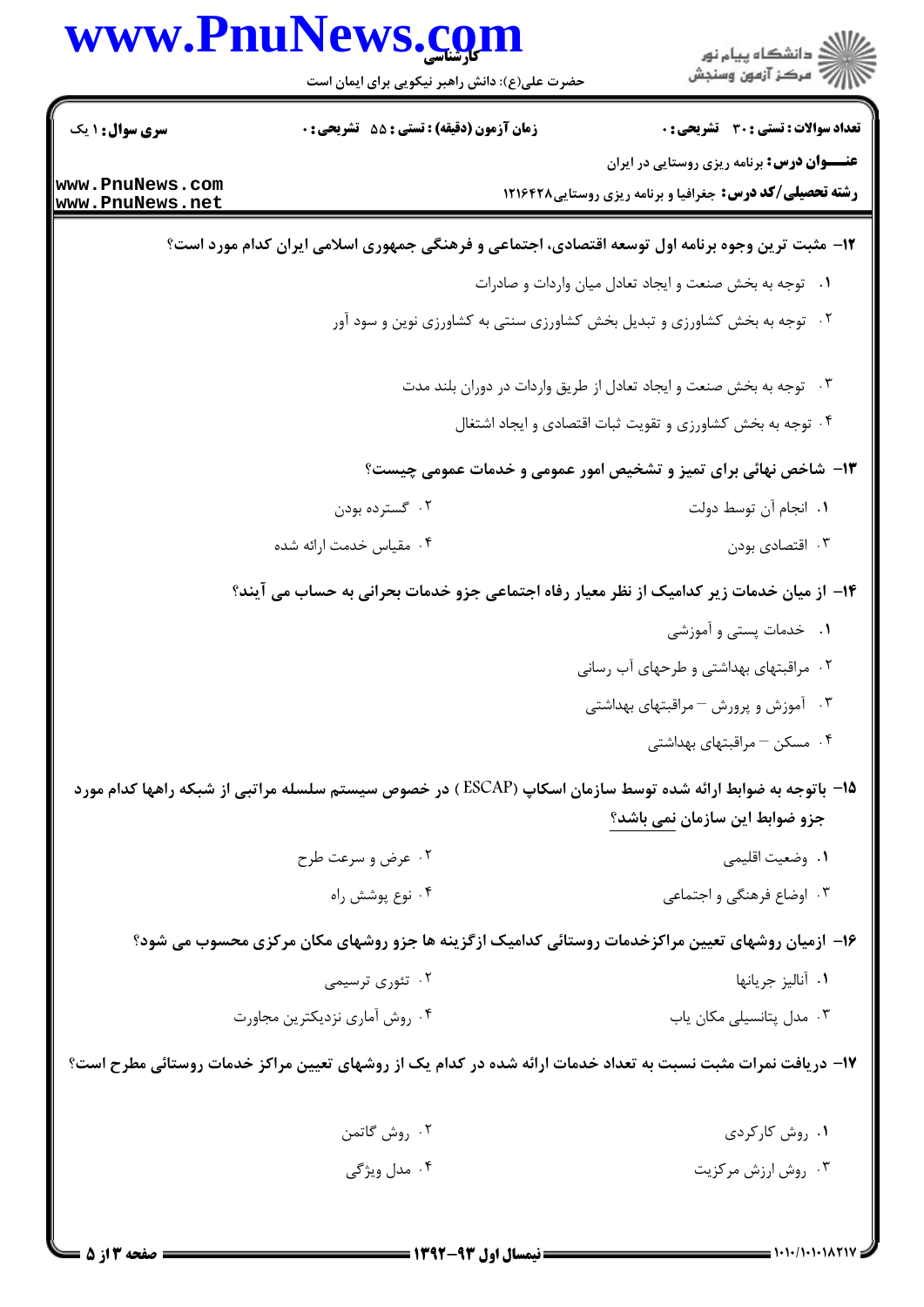|                                    | حضرت علی(ع): دانش راهبر نیکویی برای ایمان است      |                                                                                                                      | ڪ دانشڪاه پيام نور<br>۾ سرڪز آزمون وسنڊش                        |
|------------------------------------|----------------------------------------------------|----------------------------------------------------------------------------------------------------------------------|-----------------------------------------------------------------|
| <b>سری سوال : ۱ یک</b>             | زمان آزمون (دقيقه) : تستى : 55 تشريحى : 0          |                                                                                                                      | <b>تعداد سوالات : تستی : 30 ٪ تشریحی : 0</b>                    |
| www.PnuNews.com<br>www.PnuNews.net |                                                    | <b>عنـــوان درس:</b> برنامه ریزی روستایی در ایران<br><b>رشته تحصیلی/کد درس:</b> جغرافیا و برنامه ریزی روستایی۱۲۱۶۴۲۸ |                                                                 |
|                                    |                                                    | ۱۸− رابطه F = P.f برای تعیین کدامیک از روش های زیر مورد استفاده می باشد؟                                             |                                                                 |
|                                    | ۰۲ مرکزیت هندسی روستاها                            |                                                                                                                      | ۰۱ انتراکشن جمعیت و فاصله                                       |
|                                    | ۰۴ مرکز ثقل جمعیت                                  |                                                                                                                      | ۰۳ کارکرد روستاها                                               |
|                                    |                                                    | ۱۹– از سال ۱۳۶۹ ارائه خدمات آبرسانی در روستاهای ایران به کدامیک از نهادهای کشور محول شد؟                             |                                                                 |
|                                    | ۰۲ جهاد سازندگی                                    |                                                                                                                      | ۰۱ بنیاد مسکن                                                   |
|                                    | ۰۴ وزارت کشور                                      |                                                                                                                      | ۰۳ وزارت نيرو                                                   |
|                                    |                                                    | +۲- مقیاس نقشه های تهیه شده در روش دایره ای ،از روشهای ترسیمی برنامه ریزی مراکز خدماتی، کدام گزینه می باشد؟          |                                                                 |
| $1:Y_0 \cdots Y_n$                 | $\mathcal{N}: \mathcal{N} \rightarrow \mathcal{N}$ | $1:\Delta \cdot \cdot \cdot \cdot$ . T                                                                               | $\setminus$ \:\ $\cdot \cdot \cdot \cdot \cdot \cdot \cdot$ \.\ |
|                                    |                                                    | <b>۲۱</b> - کوچکترین واحد برنامه ریزی منطقه ای برای توسعه روستائی کدام گزینه می باشد؟                                |                                                                 |
|                                    | ۰۲ روستا                                           |                                                                                                                      | ۰۱ دهستان                                                       |
|                                    | ۰۴ مکان                                            |                                                                                                                      | ۰۳ بخش                                                          |
|                                    |                                                    | ۲۲– از عوامل مؤثر در اولویت بندی راههای روستایی در بعد اجتماعی و اقتصادی چند امتیاز به عوامل اقتصادی تعلق دارد؟      |                                                                 |
|                                    | ۰۲ ۵۵ امتياز                                       |                                                                                                                      | ٠. ۶۰ امتياز                                                    |
|                                    | ۰۴ متياز                                           |                                                                                                                      | ۰. ۴۰ امتياز                                                    |
|                                    |                                                    | ۲۳- طبق مطالعات انجام شده اکثریت قریب به اتفاق روستاهای کشور از کدام منابع آبی بهره برداری می نمایند؟                |                                                                 |
|                                    | ۰۲ آب چاه وآب رودخانه                              | ۰۱ آب رودخانه و چشمه سارها                                                                                           |                                                                 |
|                                    | ۰۴ آب ذخیره ای (پشت سد)                            |                                                                                                                      | ۰۳ آب چاه وآب قنات                                              |
|                                    |                                                    | ۲۴– کدام نهاد با احداث نیروگاههای آبی کوچک از پتانسیل های محلی جهت تأمین برق روستاها استفاده کرد؟                    |                                                                 |
|                                    | ۰۲ وزارت نیرو                                      | ٠١. بنياد مسكن انقلاب اسلامى                                                                                         |                                                                 |
|                                    | ۰۴ جهاد سازندگی                                    |                                                                                                                      | ۰۳ سازمان تعاون روستايي                                         |
|                                    |                                                    | ۲۵- در طول برنامه اول توسعه اقتصادی ، اجتماعی و فرهنگی طرح بهسازی چند روستا توسط جهاد سازندگی به انجام رسیده         | بود؟                                                            |
|                                    | ۰۲ روستا                                           |                                                                                                                      | ۰۰ ۸۰۰ روستا                                                    |
|                                    | ۹۳۰ .۴ روستا                                       |                                                                                                                      | ۰۰ . ۶۰۰ روستا                                                  |